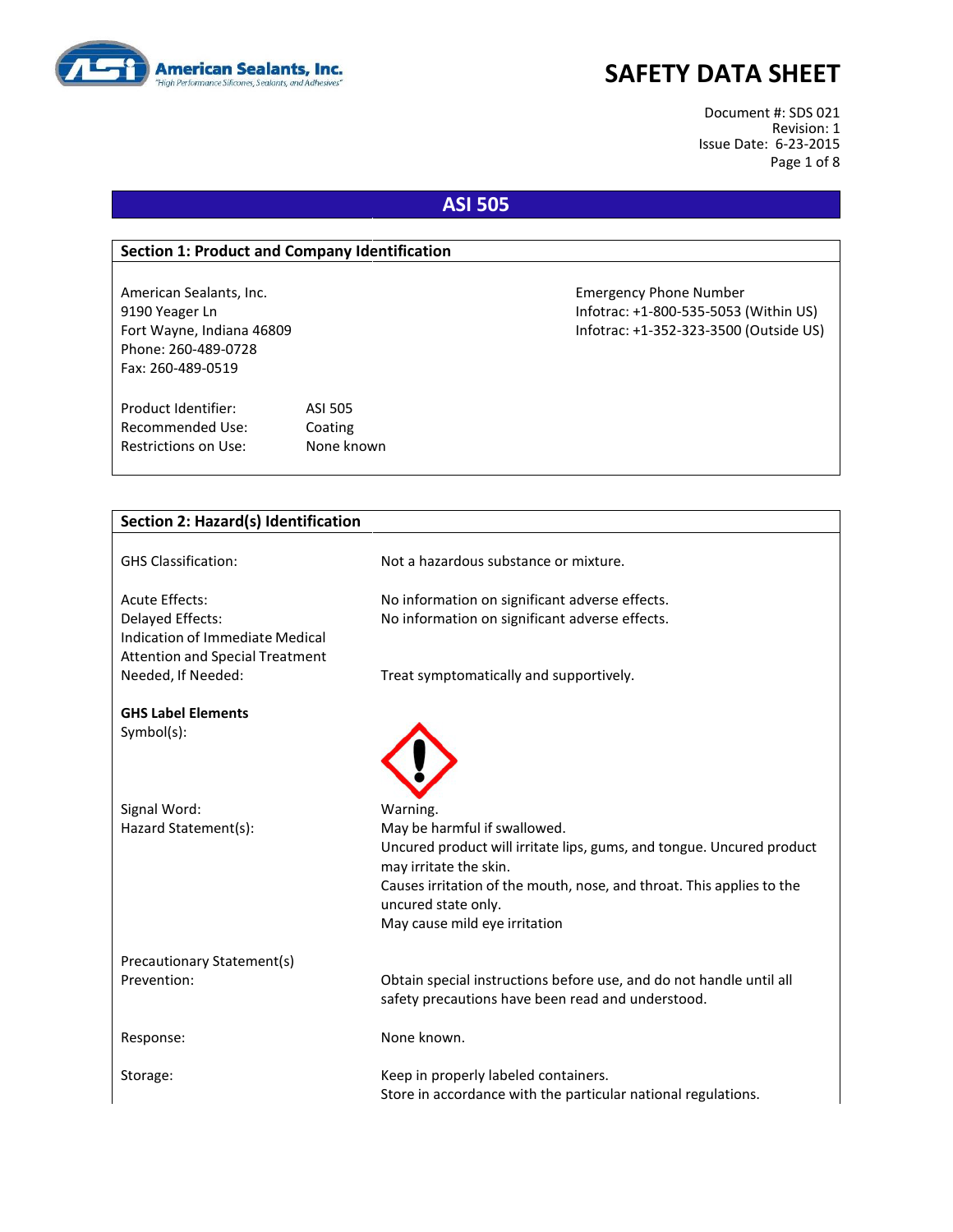Disposal: Dispose of contents/container in accordance with local/regional/national/ international regulations.

### **Section 3: Composition/Information on Ingredients CAS Component**<br> **CAS Percent**<br> **Percent**<br> **Percent**<br> **Percent**<br> **Percent**<br> **Percent**<br> **Percent**<br> **Percent**<br> **Percent** 70131-67-8 Polydimethylsiloxane 1991 and 1991 and 1992 and 1992 and 1992 and 1993 and 1993 and 1994 and 1993 a<br>
45 - 60 Dimethylpolysiloxane 1993 and 1999 and 1999 and 1999 and 1999 and 1999 and 1999 and 1999 and 1999 and<br> 63148-62-9 Dimethylpolysiloxane 25 - 60<br>68611-44-9 Silica 10 - 19 68611-44-9 Silica 10 - 19 4253-34-2 Methyltriacetoxysilane 3.0 – 12.0<br>
-- Trade Secret Component -- Trade Secret Component 2 – 8 -- Trade Secret Component 1 – 5 Dibutyltindilaurate

| <b>Section 4: First-Aid Measures</b> |                                                                                                                                                                |
|--------------------------------------|----------------------------------------------------------------------------------------------------------------------------------------------------------------|
| Inhalation:                          | IF INHALED: Remove to fresh air.<br>Get medical attention if symptoms occur.                                                                                   |
| Skin Contact:                        | IF ON SKIN: Wash with soap and water as a precaution.<br>Remove completely with a dry cloth or paper towel.<br>Get medical advice/attention if symptoms occur. |
| Eye Contact:                         | IF IN EYES: Flush eyes with water for 15 minutes.<br>If eye irritation develops and persists: Get medical advice/attention.                                    |
| Ingestion:                           | Rinse mouth thoroughly with water.<br>Get immediate medical attention if symptoms occur.                                                                       |

| <b>Section 5: Fire-Fighting Measures</b>   |                                                                                                               |  |
|--------------------------------------------|---------------------------------------------------------------------------------------------------------------|--|
|                                            |                                                                                                               |  |
| Suitable Extinguishing Media:              | Use carbon dioxide, regular dry chemical, alcohol-resistant foam or<br>water.                                 |  |
| Unsuitable Extinguishing Media:            | None known.                                                                                                   |  |
| Specific Hazards Arising from the Chemical |                                                                                                               |  |
| Hazardous Decomposition Products:          | No information available for the product.                                                                     |  |
| Special Protective Equipment and           |                                                                                                               |  |
| Precautions for Firefighters:              | No information available for the product.                                                                     |  |
|                                            | Firefighters should wear full-face, self-contained breathing apparatus<br>and impervious protective clothing. |  |
| Specific extinguishing methods:            | Use extinguishing measures that are appropriate to local<br>circumstances and the surrounding environment.    |  |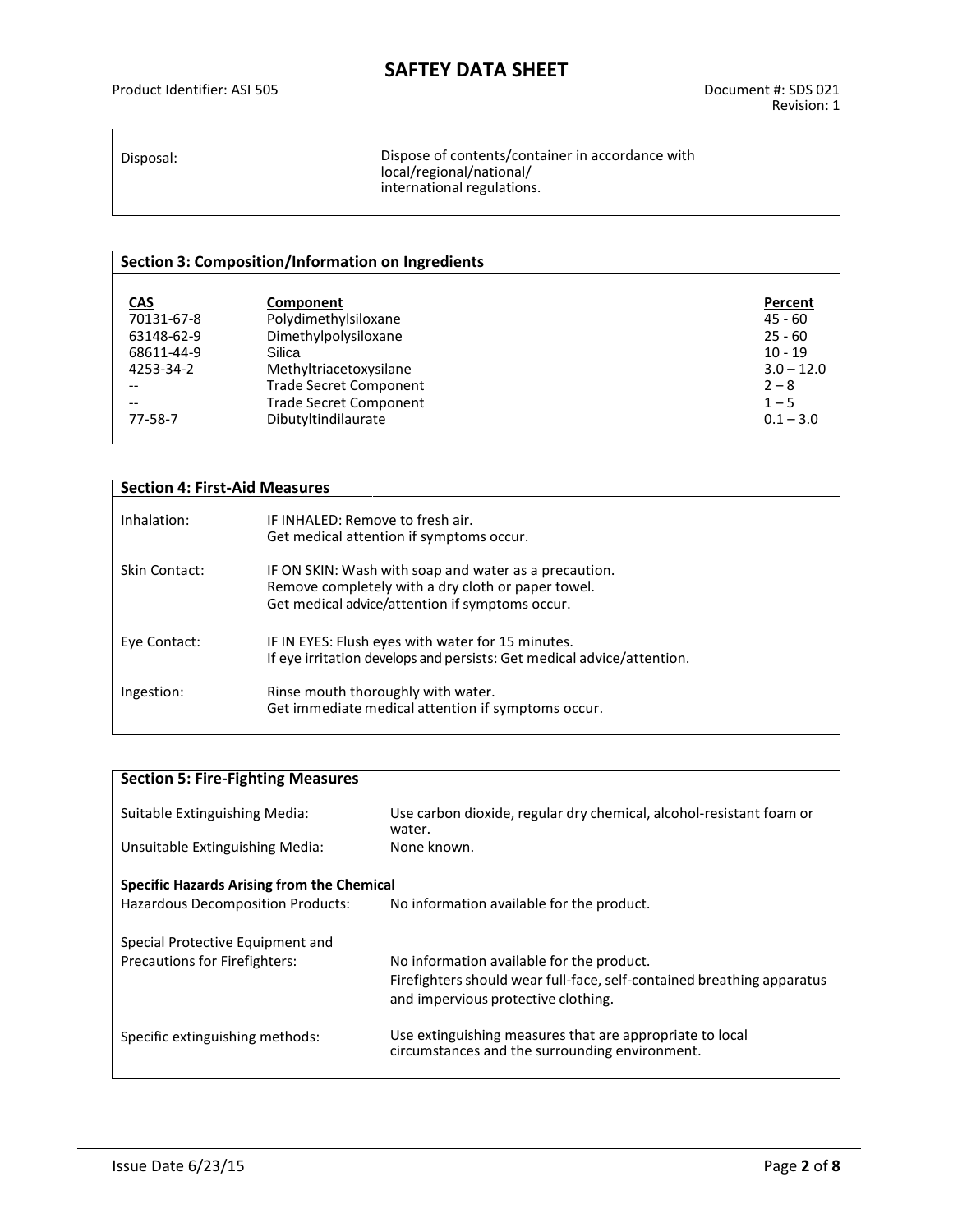### **Section 6: Accidental Release Measures**

| Personal Precautions, Protective                          | Follow safe handling advice and personal protective equipment                                                                                                                                                               |
|-----------------------------------------------------------|-----------------------------------------------------------------------------------------------------------------------------------------------------------------------------------------------------------------------------|
| <b>Equipment and Emergency Procedures:</b>                | recommendations.                                                                                                                                                                                                            |
| Methods and Materials for Containment<br>and Cleaning Up: | Scrap up and place in an inert material for disposal.<br>Local or national regulations may apply to releases and disposal of<br>this material, as well as those materials and items employed in the<br>cleanup of releases. |

| <b>Section 7: Handling and Storage</b>                           |                                                                                                                                                                    |  |
|------------------------------------------------------------------|--------------------------------------------------------------------------------------------------------------------------------------------------------------------|--|
| <b>Precautions for Safe Handling</b><br>Protective Measures:     | Cure only where appropriate ventilation systems exist.                                                                                                             |  |
| Advice on General Occupational<br>Hygiene:                       | Do not eat, drink, or smoke when using this product.<br>Wash thoroughly after handling.<br>Wash contaminated clothing before reuse.                                |  |
| Conditions for Safe Storage, including<br>any Incompatibilities: | Store and handle in accordance with all current regulations and<br>standards. Keep in properly labeled containers.<br>Keep separated from incompatible substances. |  |
| Incompatibilities:                                               | No information available for the product.                                                                                                                          |  |

### **Section 8: Exposure Controls/Personal Protection**

#### **Component Exposure Limits**

| COMPONENT EXPOSURE LIMING |                        |                               |
|---------------------------|------------------------|-------------------------------|
| <b>CAS</b>                | Component              | <b>Exposure Limits</b>        |
| 70131-67-8                | Polydimethylsiloxane   | <b>TLV STEL: NE</b>           |
|                           |                        | <b>PEL STEL: NE</b>           |
|                           | Dimethylpolysiloxane   | <b>ACGIH TWA: NE</b>          |
| 63148-62-9                |                        | <b>TLV STEL: NE</b>           |
|                           |                        | <b>OSHA TWA: NE</b>           |
|                           |                        | <b>PEL STEL: NE</b>           |
|                           | Silica                 | ACGIH TWA: 10 mg/m3           |
| 68611-44-9                |                        | TLV STEL: $10 \text{ mg/m}$ 3 |
|                           |                        | OSHA TWA: $10 \text{ mg/m}$ 3 |
|                           |                        | PEL STEL: 15 mg/m3            |
| 4253-34-3                 | Methyltriacetoxysilane | <b>ACGIH TWA: 10 ppm</b>      |
|                           |                        | <b>TLV STEL: NE</b>           |
|                           |                        | <b>OSHA TWA: 10 ppm</b>       |
|                           |                        | <b>PEL STEL: NE</b>           |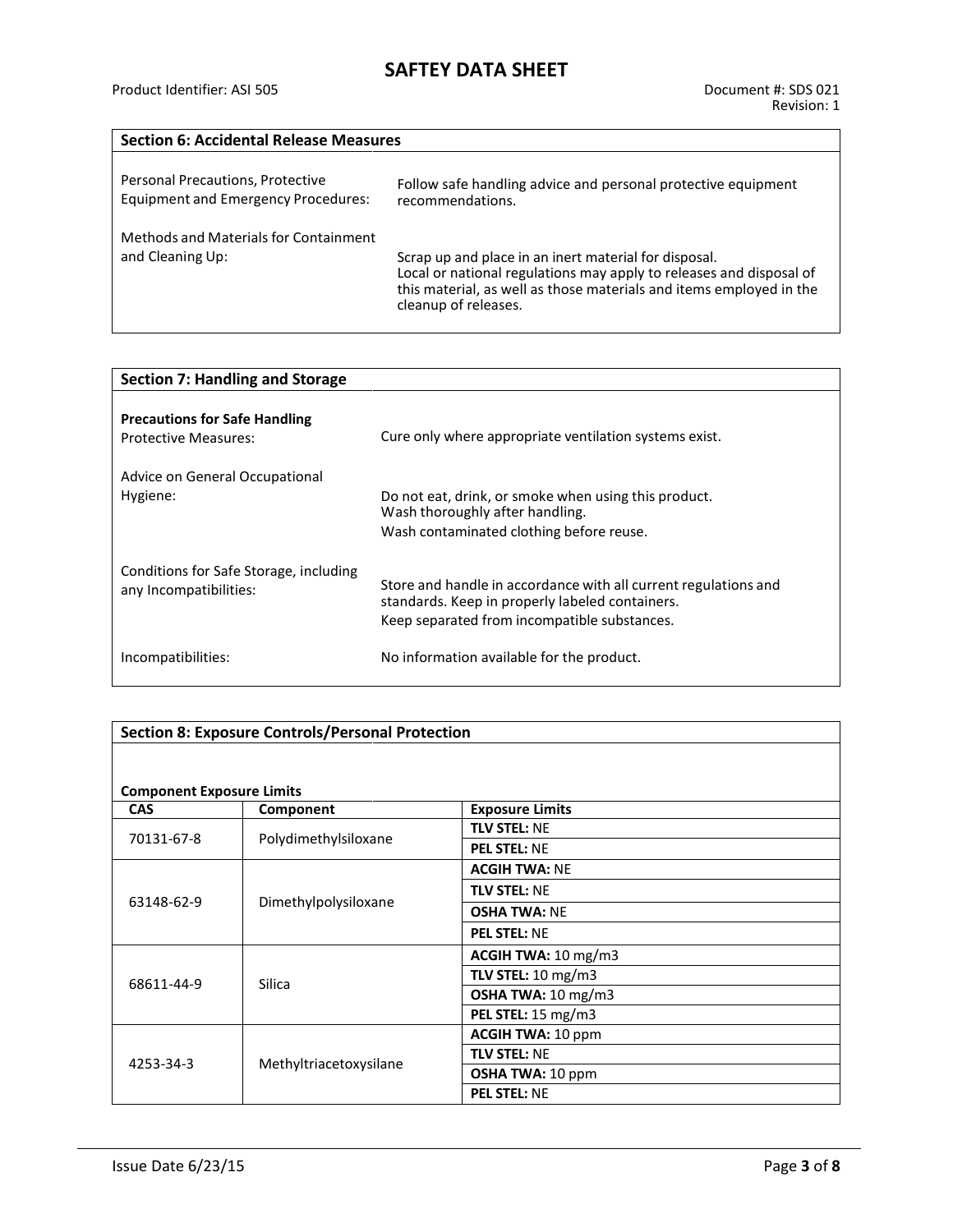# **SAFTEY DATA SHEET**

Product Identifier: ASI 505 Document #: SDS 021

|                                                               |                               |                                                                           | <b>ACGIH TWA: NE</b>                                                                                                         |
|---------------------------------------------------------------|-------------------------------|---------------------------------------------------------------------------|------------------------------------------------------------------------------------------------------------------------------|
|                                                               | <b>Trade Secret Component</b> |                                                                           | <b>TLV STEL: NF</b>                                                                                                          |
|                                                               |                               |                                                                           | <b>OSHA TWA: NF</b>                                                                                                          |
|                                                               |                               |                                                                           | <b>PEL STEL: NE</b>                                                                                                          |
|                                                               |                               |                                                                           | <b>ACGIH TWA: NE</b>                                                                                                         |
|                                                               | <b>Trade Secret Component</b> |                                                                           | <b>TLV STEL: NE</b>                                                                                                          |
|                                                               |                               |                                                                           | <b>OSHA TWA: NF</b>                                                                                                          |
|                                                               |                               |                                                                           | <b>PEL STEL: NE</b>                                                                                                          |
|                                                               |                               |                                                                           | <b>ACGIH TWA: NE</b>                                                                                                         |
| $77 - 58 - 7$                                                 | Dibutyltindilaurate           |                                                                           | TLV STEL: 0.1 mg/m3                                                                                                          |
|                                                               |                               |                                                                           | <b>OSHA TWA: NF</b>                                                                                                          |
|                                                               |                               |                                                                           | PEL STEL: 0.1 mg/m3                                                                                                          |
| Appropriate Engineering Controls:                             |                               |                                                                           | Ensure adequate ventilation, especially in confined areas. Ensure<br>compliance with applicable exposure limits.             |
| <b>Individual Protection Measures</b><br>Eye/Face Protection: |                               |                                                                           | Wear safety goggles. Provide an emergency eye wash fountain and<br>quick drench shower in the immediate work area.           |
| Skin Protection:                                              |                               | Skin should be washed after contact.                                      |                                                                                                                              |
| Hand Protection:                                              |                               | Wear cloth gloves. Wash hands before breaks and at the end of<br>workday. |                                                                                                                              |
| <b>Respiratory Protection:</b>                                |                               |                                                                           | None required. General and local exhaust ventilation is recommended<br>to maintain vapor exposures below recommended limits. |

| <b>Section 9: Physical and Chemical Properties</b> |                      |                               |                      |
|----------------------------------------------------|----------------------|-------------------------------|----------------------|
| <b>Physical State:</b>                             | Liguid               | Appearance:                   | Paste                |
| Color:                                             | In accordance with   | <b>Physical Form:: Paste</b>  |                      |
|                                                    | product description  |                               |                      |
| Odor:                                              | Vinegar              | <b>Odor Threshold:</b>        | Not available        |
| pH:                                                | Not applicable       | <b>Melting Point:</b>         | Not available        |
| <b>Boiling Point:</b>                              | Not applicable       | Decomposition:                | Not available        |
| <b>Flash Point:</b>                                | $>$ 300 °C or 600 °F | <b>Evaporation Rate:</b>      | $\leq 1$             |
| <b>OSHA Flammability Class:</b>                    | Not classified as a  | <b>Vapor Pressure:</b>        | Not applicable       |
|                                                    | flammability hazard  |                               |                      |
| Vapor Density (air = $1$ ):                        | Not available        | Density:                      | 1020 kg/m3           |
| Specific Gravity (water $= 1$ ):                   | 1.02                 | <b>Water Solubility:</b>      | Insoluble            |
| Log KOW:                                           | Not available        | Coeff. Water/Oil Dist:        | Not available        |
| KOC:                                               | Not available        | <b>Auto Ignition:</b>         | Not available        |
| Viscosity:                                         | Not applicable       | VOC:                          | ΝT                   |
| % Volatile by Volume: < 3                          |                      | <b>Solubility in Oraganic</b> | Partially soluble in |
|                                                    |                      | Solvents:                     | toluene              |
|                                                    |                      |                               |                      |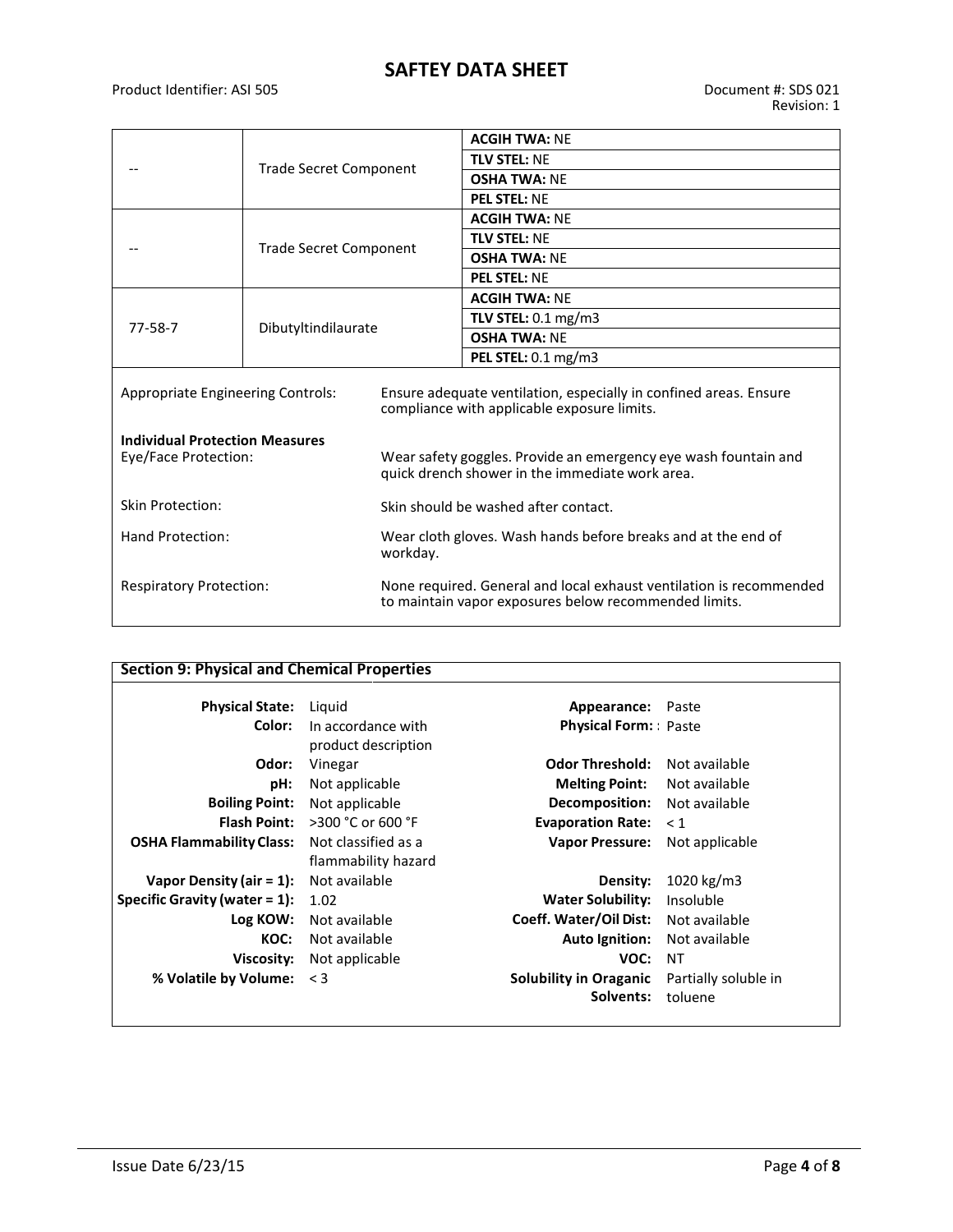### **Section 10: Stability and Reactivity**

| Reactivity:                         | Not classified as a reactivity hazard.                                                                                                                                                                                                                                                                                                  |
|-------------------------------------|-----------------------------------------------------------------------------------------------------------------------------------------------------------------------------------------------------------------------------------------------------------------------------------------------------------------------------------------|
| <b>Chemical Stability:</b>          | Stable at normal temperatures and pressure.                                                                                                                                                                                                                                                                                             |
| Possibility of Hazardous Reactions: | Use at elevated temperatures may form highly hazardous compounds.<br>When heated to temperatures above 150 °C (300 °F) in the presence of<br>air, trace quantities of formaldehyde may be released.<br>See OSHA formaldehyde standard, 29 CFR 1910.1048<br>Hazardous decomposition products will be formed at elevated<br>temperatures. |
| Conditions to Avoid:                | None known.                                                                                                                                                                                                                                                                                                                             |
| Incompatible Materials:             | No information available for the product.                                                                                                                                                                                                                                                                                               |
| Hazardous Decomposition Products:   | Upon decomposition, this product emits carbon dioxide, carbon<br>monoxide, silicon dioxide, and formaldehyde.                                                                                                                                                                                                                           |

#### **Section 11: Toxicological Information**

| <b>Acute Toxicity</b><br><b>Component Analysis - LD50/LC50</b><br>No information available for the product. |                                                |  |
|-------------------------------------------------------------------------------------------------------------|------------------------------------------------|--|
| Information on Likely Routes of Exposure<br>Inhalation:                                                     | Not classified based on available information. |  |
| Ingestion:                                                                                                  | Not classified based on available information. |  |
| Skin Contact:                                                                                               | Not classified based on available information. |  |
| Eye Contact:                                                                                                | Not classified based on available information. |  |
| Immediate Effects:                                                                                          | Not classified based on available information. |  |
| Delayed Effects:                                                                                            | No information is available.                   |  |
| Medical Conditions Aggravated by<br>Exposure:                                                               | No information is available.                   |  |
| Irritation/Corrosivity Data:                                                                                | Not classified based on available information. |  |
| <b>Respiratory Sensitization:</b>                                                                           | Not classified based on available information. |  |
| Dermal Sensitization:                                                                                       | Not classified based on available information. |  |

Germ Cell Mutagenicity: Not classified based on available information.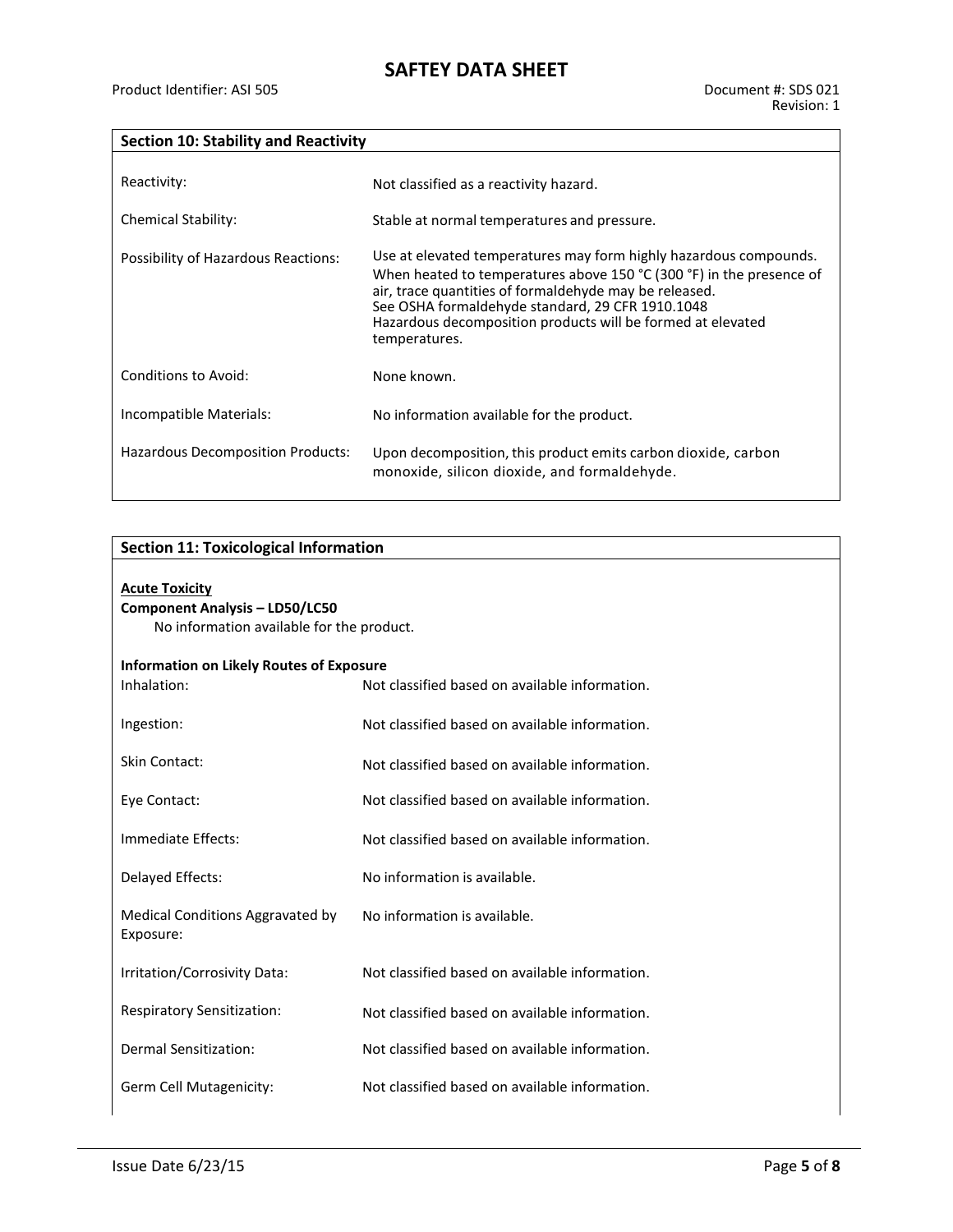# **SAFTEY DATA SHEET**

| Carcinogenicity:                                                              | Not classified based on available information. |
|-------------------------------------------------------------------------------|------------------------------------------------|
| <b>Component Carcinogenicity</b><br>No information available for the product. |                                                |
| Reproductive Toxicity:                                                        | Not classified based on available information. |
| Specific Target Organ Toxicity -<br>Single Exposure:                          | No target organs identified.                   |
| Specific Target Organ Toxicity -<br>Repeated Exposure:                        | No target organs identified.                   |
| <b>Aspiration Hazard:</b>                                                     | Not classified based on available information. |

| <b>Section 12: Ecological Information</b>                                                 |                                           |  |
|-------------------------------------------------------------------------------------------|-------------------------------------------|--|
| <b>Ecotoxicity</b>                                                                        |                                           |  |
| No information available for the product.                                                 |                                           |  |
| <b>Component Analysis – Aquatic Toxicity</b><br>No information available for the product. |                                           |  |
| Persistence and Degradability:                                                            | No information available for the product. |  |
| Bioaccumulative Potential:                                                                | No information available for the product. |  |
| Mobility in Soil:                                                                         | No information available for the product. |  |
| Biodegration:                                                                             | No information available for the product. |  |

| <b>Section 13: Disposal Considerations</b> |                                                                                                                                       |  |  |  |
|--------------------------------------------|---------------------------------------------------------------------------------------------------------------------------------------|--|--|--|
| Disposal Methods:                          | Dispose in accordance with all applicable federal, state/regional and<br>local laws and regulations.                                  |  |  |  |
| Disposal of Contaminated Packaging:        | Dispose of unused product properly. Empty containers should be taken<br>to an approved waste handling site for recycling or disposal. |  |  |  |
| <b>Component Waste Numbers:</b>            | The U.S. EPA has not published waste numbers for this product's<br>components.                                                        |  |  |  |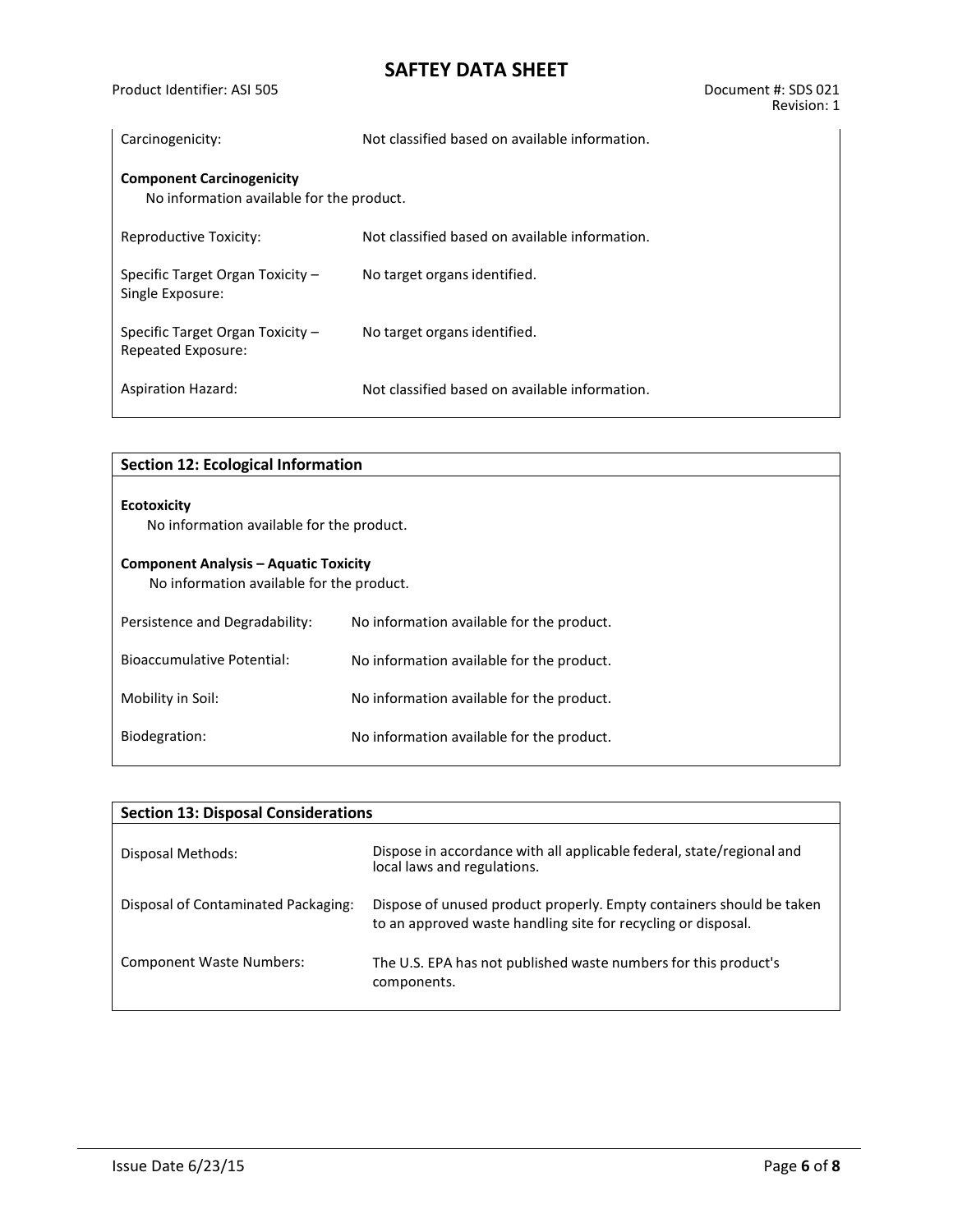## **Section 14: Transport Information**

| <b>International Regulation</b>      |                                         |
|--------------------------------------|-----------------------------------------|
| UNRTDG:                              | Not regulated as a dangerous good.      |
| IATA-DGR:                            | Not regulated as a dangerous good.      |
| IMDG-Code:                           | Not regulated as a dangerous good.      |
| Transport in bulk according to Annex |                                         |
| II of MARPOL 73/78 and the IBC Code: | Not applicable for product as supplied. |
|                                      |                                         |
| <b>Domestic Regulation</b>           |                                         |
| DOT:                                 | Not regulated as a dangerous good.      |

| <b>Section 15: Regulatory Information</b>             |                                                                              |  |  |  |
|-------------------------------------------------------|------------------------------------------------------------------------------|--|--|--|
|                                                       |                                                                              |  |  |  |
| <b>US Federal Regulations</b>                         |                                                                              |  |  |  |
| SARA 302 Extremely Hazardous                          |                                                                              |  |  |  |
| Substances:                                           | None contained in product.                                                   |  |  |  |
| SARA 304:                                             | Not applicable.                                                              |  |  |  |
| SARA 311/312:                                         | None known.                                                                  |  |  |  |
| <b>SARA 313:</b>                                      | None known.                                                                  |  |  |  |
|                                                       |                                                                              |  |  |  |
| TSCA:                                                 | All components of this product are listed on TSCA Inventory.                 |  |  |  |
|                                                       |                                                                              |  |  |  |
| <b>CERCLA Reportable Quantity:</b>                    | No information available for the product.                                    |  |  |  |
|                                                       |                                                                              |  |  |  |
| <b>US State Regulations</b>                           |                                                                              |  |  |  |
| California Proposition 65:                            | This product does not contain any chemicals known by the State of California |  |  |  |
|                                                       | to cause cancer or reproductive harm.                                        |  |  |  |
| <b>Component Analysis - International Inventories</b> |                                                                              |  |  |  |
| <b>WHMIS Hazard Class:</b>                            | None.                                                                        |  |  |  |
|                                                       |                                                                              |  |  |  |
| <b>Export Schedule:</b>                               | B/HTSUS: 3910.00 Silicones in primary form.                                  |  |  |  |
|                                                       | ECCN: EAR99                                                                  |  |  |  |
|                                                       |                                                                              |  |  |  |

| Section 16: Other Information |         |
|-------------------------------|---------|
| Issue Date:                   | 6/19/15 |
| Revision:                     | 1       |
| <b>NFPA Ratings:</b>          |         |
| Health: 1                     |         |
|                               | Fire: 0 |
| Reactivity: 0                 |         |